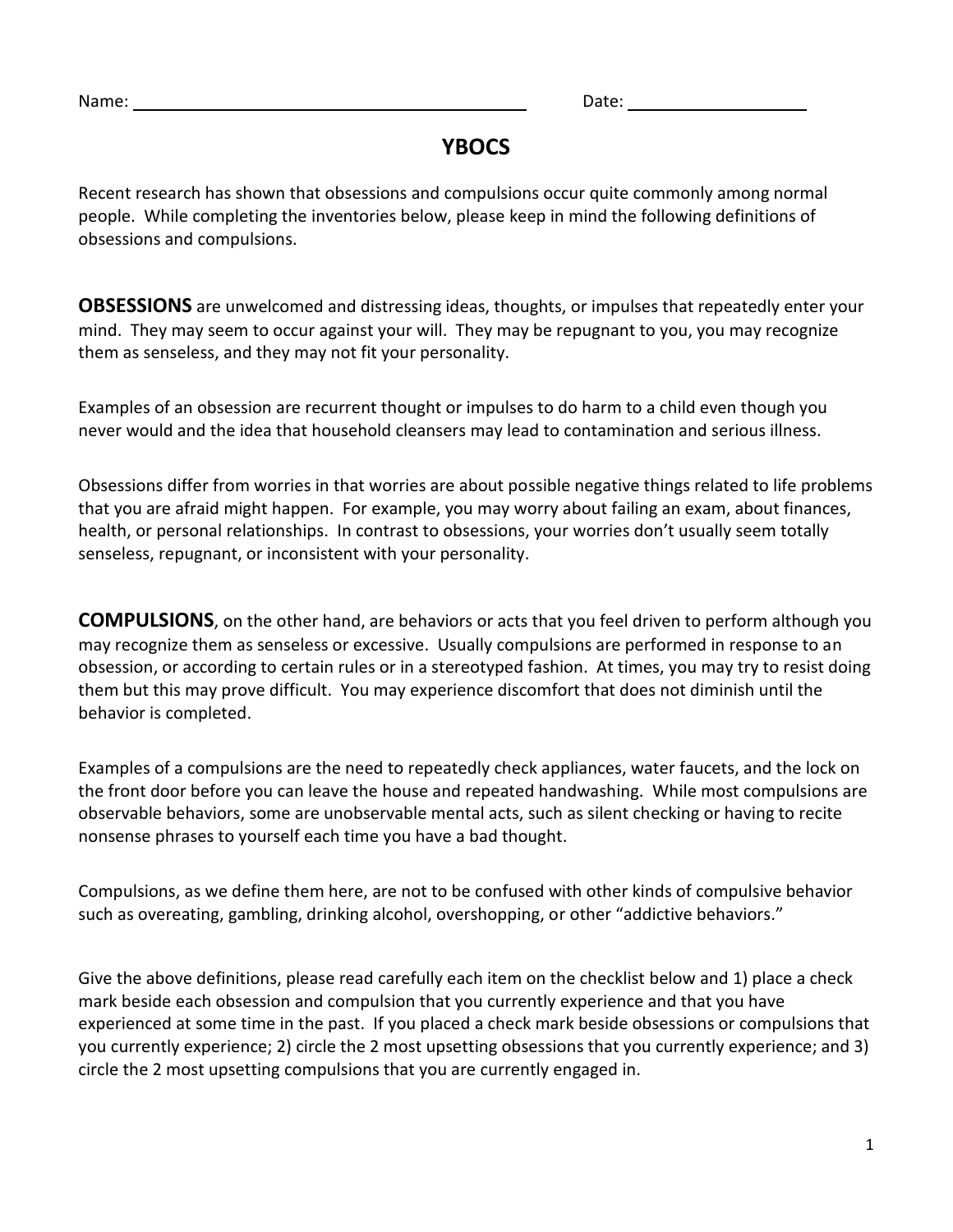### YALE BROWN OBSESSIVE-COMPULSIVE SCALE SYMPTOM CHECKLIST

# (GOODMAN, RASMUSSEN, ET AL.)

# **OBSESSIONS:**

# **Aggressive Obsessions:**

| Past | Current |                                                                         | <b>Examples</b>                                                                                                                                                                                                                                                                             |
|------|---------|-------------------------------------------------------------------------|---------------------------------------------------------------------------------------------------------------------------------------------------------------------------------------------------------------------------------------------------------------------------------------------|
|      |         | 1. I fear I might harm myself                                           | Fear of eating with a knife or fork, fear of handling<br>sharp objects, fear of walking near glass windows                                                                                                                                                                                  |
|      |         | 2. I fear I might harm other people                                     | Fear of poisoning other people's food, fear of harming<br>babies, fear of pushing someone in front of a train, fear<br>of hurting someone's feelings, fear of being responsible<br>by not providing assistance for some imagined<br>catastrophe, fear of causing harm by giving bad advice. |
|      |         | 3. I have violent or horrific images<br>in my mind                      | Images of murder, dismembered bodies, or other<br>disgusting scenes                                                                                                                                                                                                                         |
|      |         | 4. I fear I will blurt out obscenities<br>in class                      | Fear of shouting obscenities in public situations like<br>church, fear of writing obscenities                                                                                                                                                                                               |
|      |         | 5. I fear doing something<br>embarrassing                               | Fear of appearing foolish in social situations                                                                                                                                                                                                                                              |
|      |         | 6. I fear I will act on an unwanted<br>impulse                          | Fear of driving a car into a tree, fear of running<br>someone over, fear of stabbing a friend                                                                                                                                                                                               |
|      |         | 7. I fear I will steal things                                           | Fear of "cheating" a cashier, fear of shoplifting<br>inexpensive items                                                                                                                                                                                                                      |
|      |         | 8. I fear that I'll harm others<br>because I'm not careful enough       | Fear of causing an accident without being aware of it<br>(such as a hit-and-run accident)                                                                                                                                                                                                   |
|      |         | 9. I fear I'll be responsible for<br>something else terrible happening. | Fear of causing a fire or burglary because of not being<br>careful enough in checking the house before leaving                                                                                                                                                                              |

### **Contamination Obsessions:**

| Past | Current |                                                                    | Examples                                                                                                                                              |
|------|---------|--------------------------------------------------------------------|-------------------------------------------------------------------------------------------------------------------------------------------------------|
|      |         | 10. I am concerned or disgusted<br>with bodily waste or secretions | Fear of contracting AIDS, cancer, or other diseases from<br>public rest rooms; fear of your own saliva, urine, feces,<br>semen, or vaginal secretions |
|      |         | 11. I am concerned with dirt or<br>germs                           | Fear of picking up germs from sitting in certain chairs,<br>shaking hands, or touching door handles                                                   |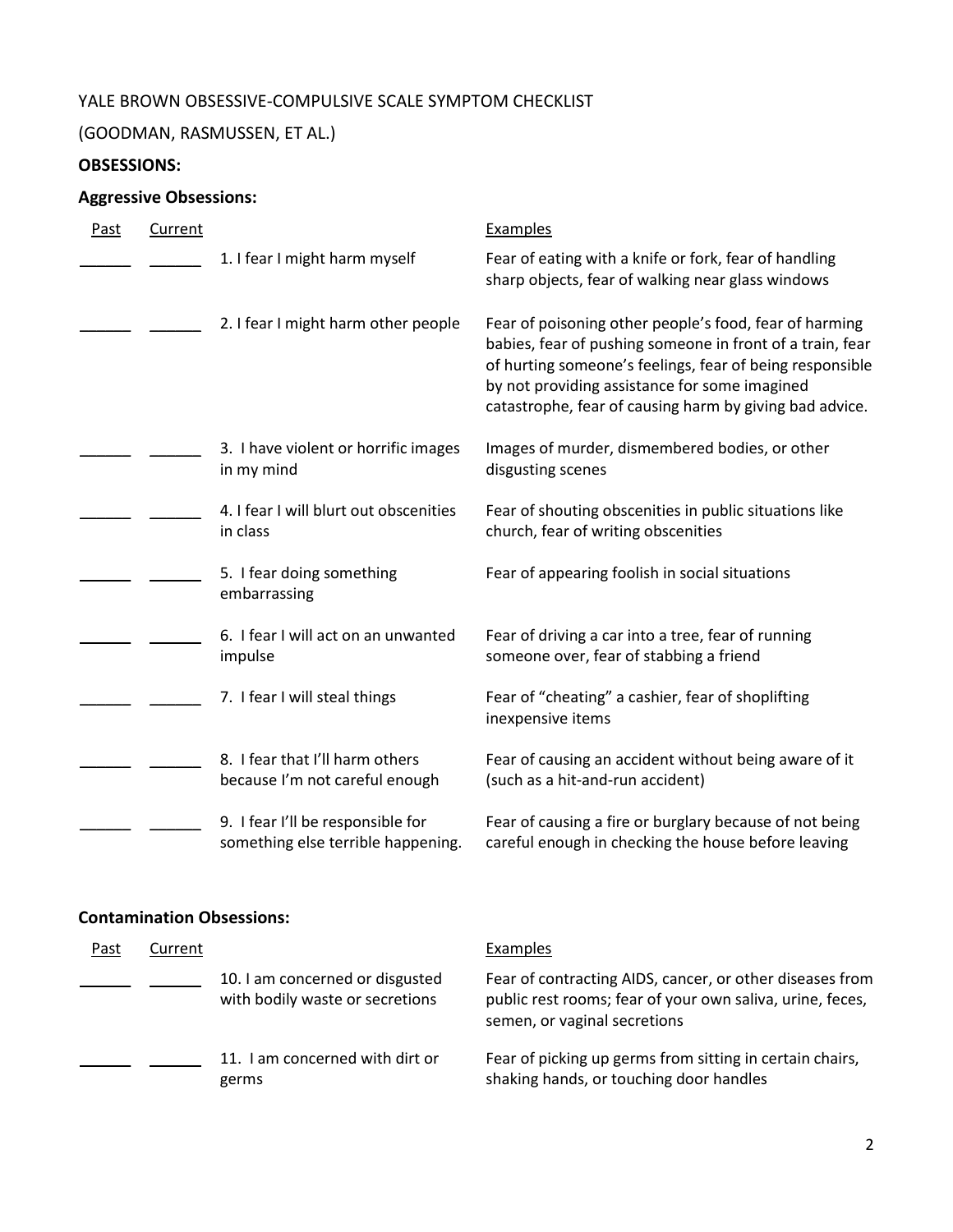| <b>Past</b> | Current                   |                                                                             | <b>Examples</b>                                                                                                                                           |
|-------------|---------------------------|-----------------------------------------------------------------------------|-----------------------------------------------------------------------------------------------------------------------------------------------------------|
|             |                           | 12. I am excessively concerned with<br>environmental contaminants           | Fear of being contaminated by asbestos or radon, fear<br>of radioactive substances, fear of things associated with<br>towns containing toxic waste sights |
|             |                           | 13. I am excessively concerned with<br>certain household cleansers          | Fear of poisonous kitchen or bathroom cleansers,<br>solvents, insect spray or turpentine                                                                  |
|             |                           | 14. I am excessively concerned with<br>animals                              | Fear of being contaminated by touching an insect, dog,<br>cat, or other animal                                                                            |
|             |                           | 15. I am bothered by sticky<br>substances or residues                       | Fear of adhesive tape or other sticky substances that<br>may trap contaminants                                                                            |
|             |                           | 16. I am concerned that I will get ill<br>because of contamination          | Fear of getting ill as a direct result of being<br>contaminated (beliefs vary about how long the disease<br>will take to appear)                          |
|             |                           | 17. I am concerned that I will<br>contaminate others                        | Fear of touching other people or preparing their food<br>after you touch poisonous substances (like gasoline) or<br>after you touch your own body         |
|             | <b>Sexual Obsessions:</b> |                                                                             |                                                                                                                                                           |
| Past        | <b>Current</b>            |                                                                             | <b>Examples</b>                                                                                                                                           |
|             |                           | 18. I have forbidden or perverse<br>sexual thoughts, images, or<br>impulses | Unwanted sexual thoughts about strangers, family, or<br>friends                                                                                           |
|             |                           | 19. I have sexual obsessions that                                           | Unwanted thoughts about sexually molesting either                                                                                                         |

### Unwanted thoughts about sexually molesting either your own children or other children

Worries like "Am I a homosexual?" or "What if I suddenly become gay?" when there is no basis for these thoughts

Unwanted images of violent sexual behavior toward adult strangers, friends, or family members

#### **Hoarding/Saving Obsessions:**

involve children or incest

homosexuality

other people

20. I have obsessions about

21. I have obsessions about

aggressive sexual behavior toward

| Past | Current |                                                          | Examples                                                                                                                                      |
|------|---------|----------------------------------------------------------|-----------------------------------------------------------------------------------------------------------------------------------------------|
|      |         | 22. I have obsessions about<br>hoarding or saving things | Worries about throwing away seemingly unimportant<br>things that you might need in the future, urges to pick<br>up and collect useless things |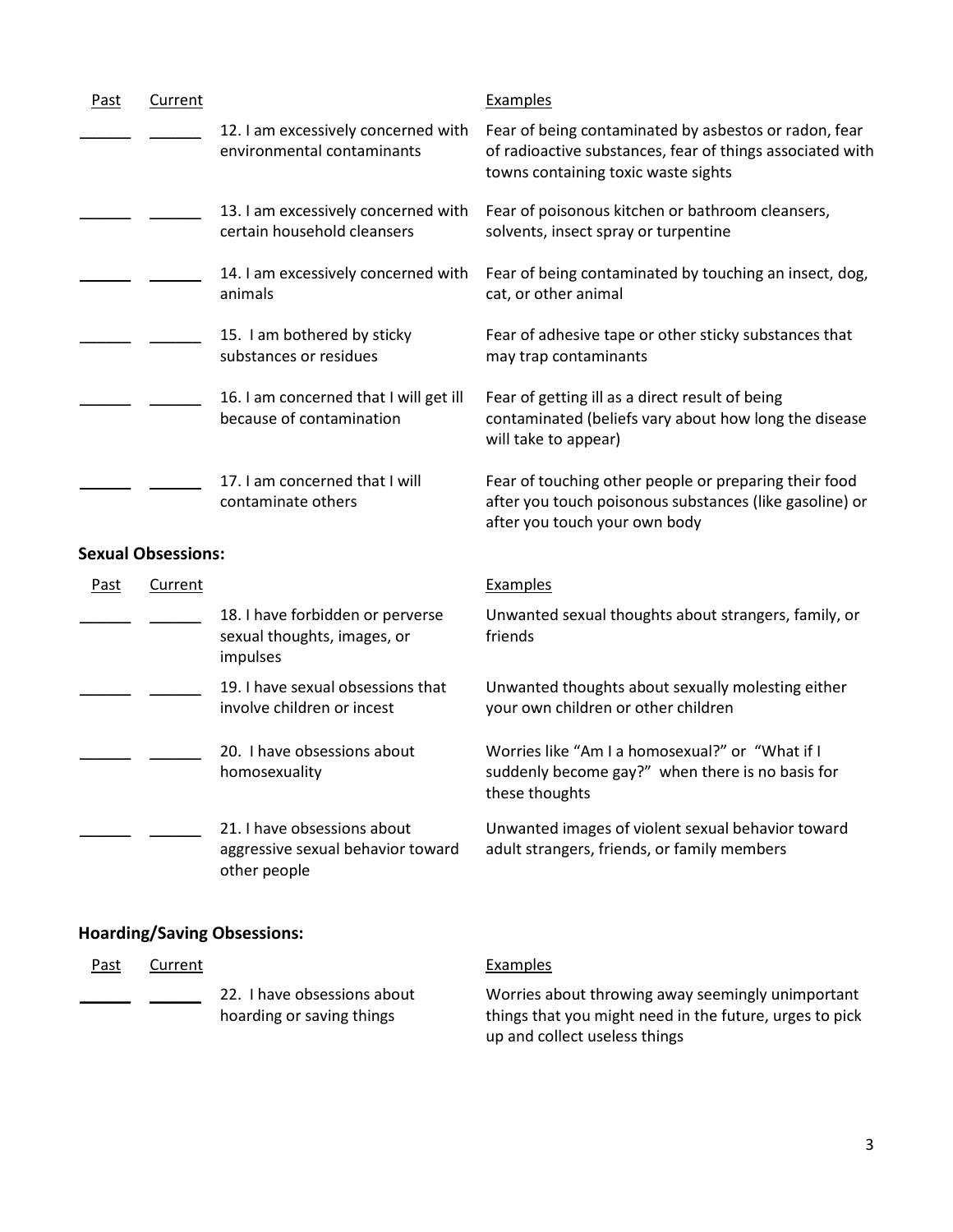# **Religious Obsessions:**

| Past        | Current        |                                                                             | <b>Examples</b>                                                                                                                                                                                                                         |
|-------------|----------------|-----------------------------------------------------------------------------|-----------------------------------------------------------------------------------------------------------------------------------------------------------------------------------------------------------------------------------------|
|             |                | 23. I am concerned with sacrilege<br>and blasphemy                          | Worries about having blasphemous thoughts, saying<br>blasphemous things, or being punished for such things                                                                                                                              |
|             |                | 24. I am excessively concerned with<br>morality                             | Worries about always doing "the right thing," having<br>told a lie, or having cheated someone                                                                                                                                           |
|             |                | <b>Obsession with need for Symmetry or Exactness:</b>                       |                                                                                                                                                                                                                                         |
| <b>Past</b> | <b>Current</b> |                                                                             | Examples                                                                                                                                                                                                                                |
|             |                | 25. I have obsessions about<br>symmetry or exactness                        | Worries about papers and books being properly<br>aligned, worries about calculations or handwriting<br>being perfect                                                                                                                    |
|             |                | <b>Miscellaneous Obsessions:</b>                                            |                                                                                                                                                                                                                                         |
| <u>Past</u> | Current        |                                                                             | Examples                                                                                                                                                                                                                                |
|             |                | 26. I feel that I need to know or<br>remember certain things                | Belief that you need to remember insignificant things<br>like license plate numbers, the names of actors on<br>television shows, old telephone numbers, bumper<br>stickers or t-shirt slogans                                           |
|             |                | 27. I fear saying certain things                                            | Fear of saying certain words (such as "thirteen")<br>because of superstitions, fear of saying something that<br>might be disrespectful to a dead person, fear of using<br>words with an apostrophe (because this denotes<br>possession) |
|             |                | 28. I fear not saying just the right<br>thing                               | Fear of having said the wrong thing, fear of not using<br>the "perfect" word                                                                                                                                                            |
|             |                | 29. I fear losing things                                                    | Worries about losing a wallet or other unimportant<br>objects, like a scrap of note paper                                                                                                                                               |
|             |                | 30. I am bothered by intrusive<br>(neutral) mental images                   | Random, unwanted images in your mind                                                                                                                                                                                                    |
|             |                | 31. I am bothered by intrusive<br>mental nonsense sounds, words or<br>music | Words, songs, or music in your mind that you can't stop                                                                                                                                                                                 |
|             |                | 32. I am bothered by certain<br>sounds or noises                            | Worries about the sounds of clocks ticking loudly or<br>voices in another room that may interfere with sleeping                                                                                                                         |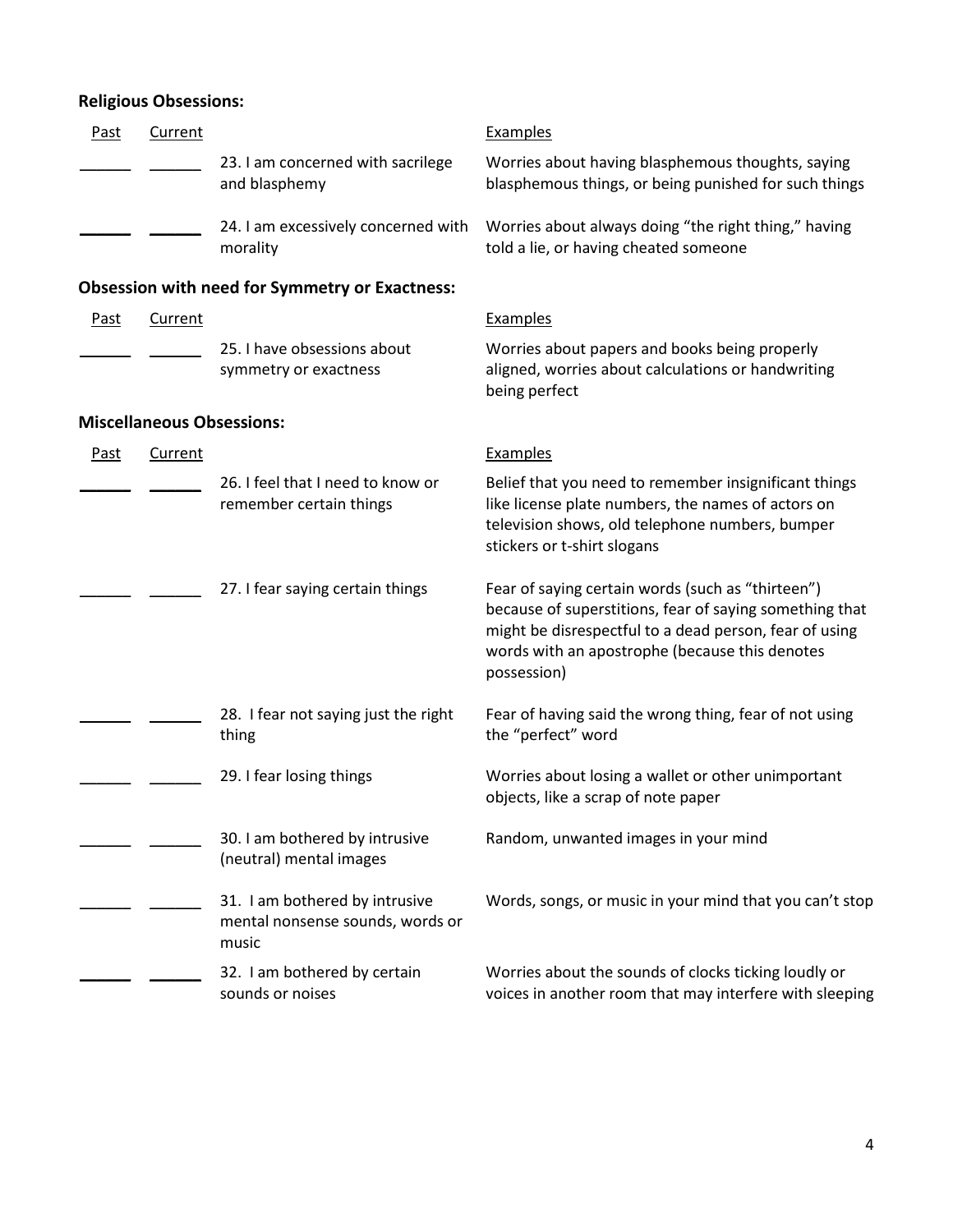| Past | Current                    |                                                       | Examples                                                                                                                                                                                |
|------|----------------------------|-------------------------------------------------------|-----------------------------------------------------------------------------------------------------------------------------------------------------------------------------------------|
|      |                            | 33. I have lucky and unlucky<br>numbers               | Worries about common numbers (like thirteen) that<br>may cause you to perform activities a certain number<br>of times or to postpone an action until a certain lucky<br>hour of the day |
|      |                            | 34. Certain colors have special<br>significance to me | Fear of using objects of certain colors (e.g. black may be<br>associated with death, red with blood or injury)                                                                          |
|      |                            | 35. I have superstitious fears                        | Fear of passing a cemetery, hearse, or black cat; fear of<br>omens associated with death                                                                                                |
|      | <b>Somatic Obsessions:</b> |                                                       |                                                                                                                                                                                         |
| Past | Current                    |                                                       | Examples                                                                                                                                                                                |
|      |                            | 36. I am concerned with illness or<br>disease         | Worries that you have an illness like cancer, heart<br>disease or AIDS, despite reassurance from doctors that<br>you do not                                                             |

\_\_\_\_\_\_ \_\_\_\_\_\_ 37. I am excessively concerned with Worries that your face, ears, nose, eyes, or another a part of my body or an aspect of my appearance (dysmorphophobia) part of your body is hideous, ugly, despite reassurances to the contrary

#### **COMPULSIONS:**

### **Cleaning/Washing Compulsions:**

| Past | Current |                                                                                                           | Examples                                                                                                                                                                                                                                                                                  |
|------|---------|-----------------------------------------------------------------------------------------------------------|-------------------------------------------------------------------------------------------------------------------------------------------------------------------------------------------------------------------------------------------------------------------------------------------|
|      |         | 38. I wash my hands excessively or<br>in a ritualized way                                                 | Washing your hands many times a day or for long<br>periods of time after touching, or thinking that you<br>have touched a contaminated object. This may include<br>washing the entire length of your arms                                                                                 |
|      |         | 39. I have excessive or ritualized<br>showering, bathing, tooth brushing,<br>grooming, or toilet routines | Taking showers or baths or performing other bathroom<br>routines that may last for several hours. If the<br>sequence is interrupted, the entire process may have to<br>be restarted                                                                                                       |
|      |         | 40. I have compulsions that involve<br>cleaning household items or other<br>inanimate objects             | Excessive cleaning of faucets, toilets, floors, kitchen<br>counters, or kitchen utensils                                                                                                                                                                                                  |
|      |         | 41. I do other things to prevent or<br>remove contact with contaminants                                   | Asking family members to handle or remove<br>insecticides, garbage, gasoline cans, raw meat, paints,<br>varnish, drugs in the medicine cabinet, or kitty litter. If<br>you can't avoid these things, you may wear gloves to<br>handle them, such as when using a self-service gas<br>pump |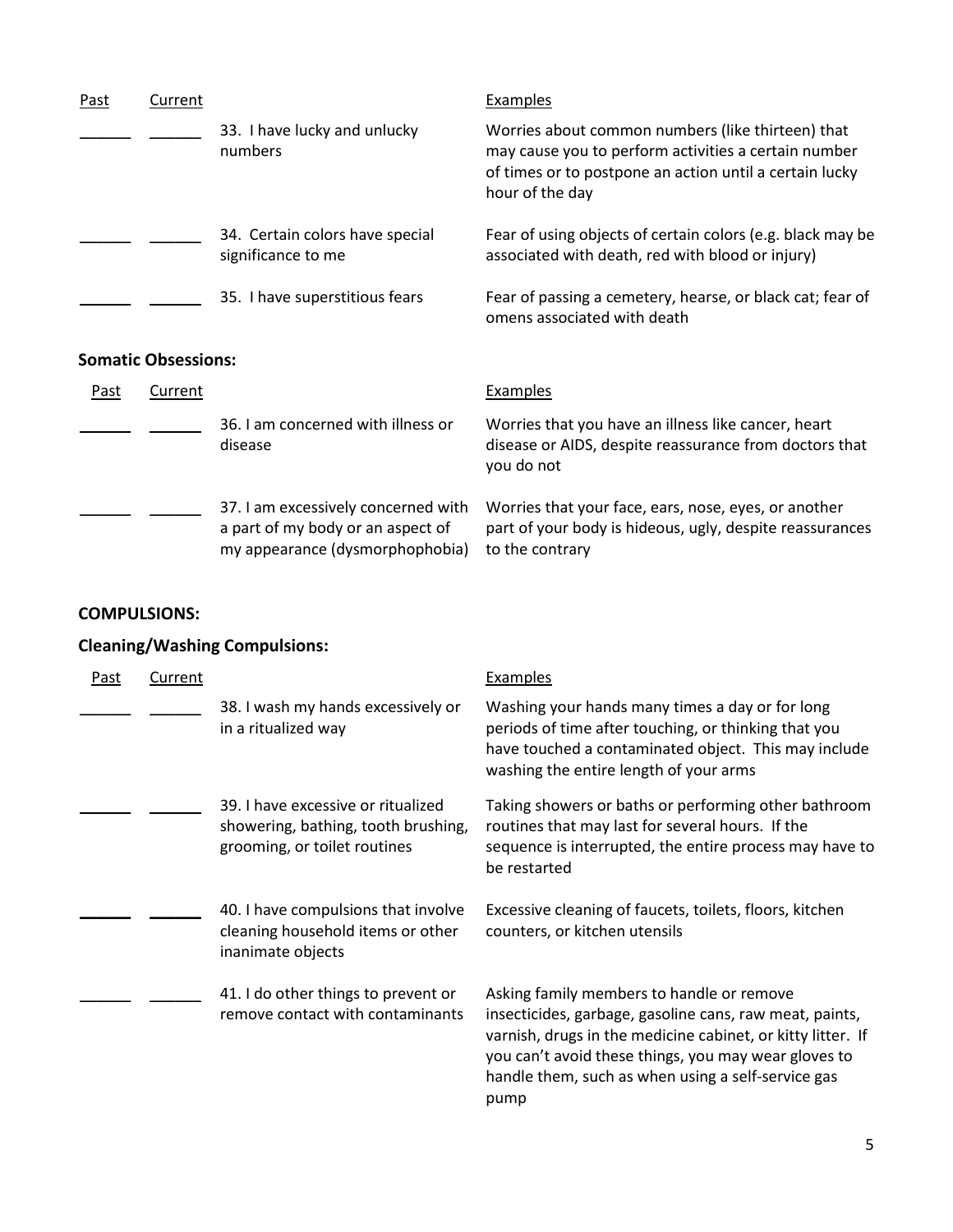### **Checking Compulsions:**

| <b>Past</b> | Current                   |                                                                                            | <b>Examples</b>                                                                                                                                                                                                                                                                                                                        |
|-------------|---------------------------|--------------------------------------------------------------------------------------------|----------------------------------------------------------------------------------------------------------------------------------------------------------------------------------------------------------------------------------------------------------------------------------------------------------------------------------------|
|             |                           | 42. I check that I did not harm<br>others                                                  | Checking that you haven't hurt someone without<br>knowing it. You may ask others for reassurance or<br>telephone to make sure that everything is all right                                                                                                                                                                             |
|             |                           | 43. I check that I did not harm<br>myself                                                  | Looking for injuries of bleeding after handling sharp or<br>breakable objects. You may frequently go to doctors to<br>ask for reassurance that you haven't hurt yourself                                                                                                                                                               |
|             |                           | 44. I check that nothing terrible<br>happened                                              | Searching the newspaper or listening to the radio or<br>television for news about some catastrophe that you<br>believe you caused. You may also ask people for<br>reassurance that you didn't cause an accident                                                                                                                        |
|             |                           | 45. I check that I did not make a<br>mistake                                               | Repeated checking of door locks, stoves, electrical<br>outlets, before leaving home; repeated checking while<br>reading, writing, or doing simple calculations to make<br>sure that you didn't make a mistake (you can't be<br>certain that you didn't)                                                                                |
|             |                           | 46. I check some aspect of my<br>physical condition tied to my<br>obsessions about my body | Seeking reassurance from friends or doctors that you<br>aren't having a heart attack or getting cancer;<br>repeatedly taking pulse, blood pressure, or<br>temperature; checking your appearance in a mirror,<br>looking for ugly features                                                                                              |
|             | <b>Repeating Rituals:</b> |                                                                                            |                                                                                                                                                                                                                                                                                                                                        |
| <u>Past</u> | Current                   |                                                                                            | <b>Examples</b>                                                                                                                                                                                                                                                                                                                        |
|             |                           | 47. I reread or rewrite things                                                             | Taking hours to read a few pages in a book or to write a<br>short letter because you get caught in a cycle of reading<br>and rereading; worrying that you didn't understand<br>something you just read; searching for a "perfect" word<br>or phrase; having obsessive thoughts about the shape<br>of certain printed letters in a book |
|             |                           | 48. I need to repeat routine<br>activities                                                 | Repeating activities like turning appliances on and off,<br>combing your hair, going in and out of a doorway, or<br>looking in a particular direction; not feeling<br>comfortable unless you do these things the "right"<br>number of times                                                                                            |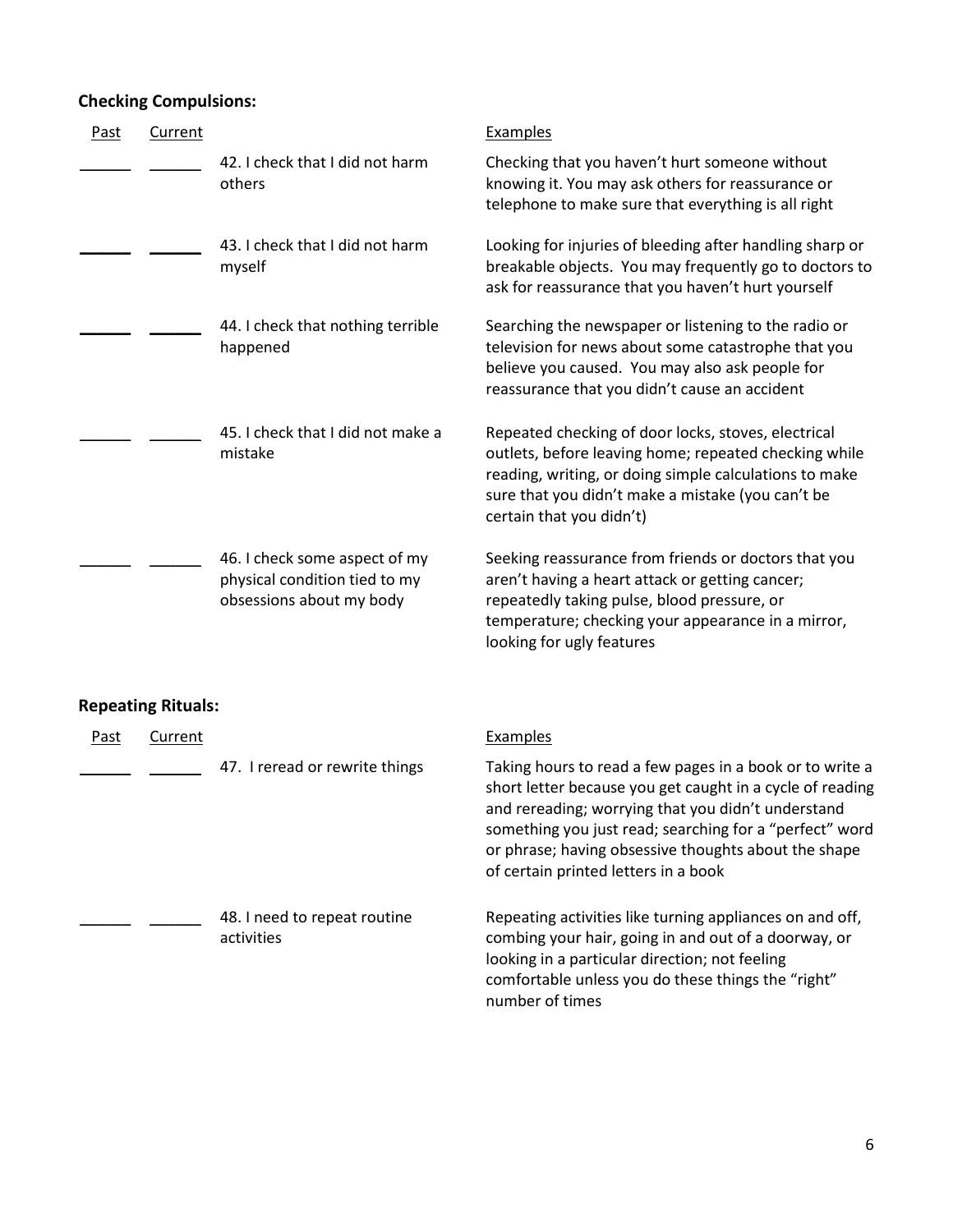## **Counting Compulsions:**

| <b>Past</b> | Current        |                                                             | <b>Examples</b>                                                                                                                                                                                                                                           |
|-------------|----------------|-------------------------------------------------------------|-----------------------------------------------------------------------------------------------------------------------------------------------------------------------------------------------------------------------------------------------------------|
|             |                | 49. I have counting compulsions                             | Counting objects like ceiling or floor tiles, books in a<br>bookcase, nails in a wall, or even grains of sand on a<br>beach; counting when you repeat certain activities, like<br>washing                                                                 |
|             |                | <b>Ordering/Arranging Compulsions:</b>                      |                                                                                                                                                                                                                                                           |
| Past        | <b>Current</b> |                                                             | Examples                                                                                                                                                                                                                                                  |
|             |                | 50. I have ordering or arranging<br>compulsions             | Straightening paper and pens on a desktop or books in<br>a bookcase, wasting hours arranging things in your<br>house in "order" and then becoming very upset if this<br>order is disturbed                                                                |
|             |                | <b>Hoarding/Collecting Compulsions:</b>                     |                                                                                                                                                                                                                                                           |
| <b>Past</b> | Current        |                                                             | Examples                                                                                                                                                                                                                                                  |
|             |                | 51. I have compulsions to hoard or<br>collect things        | Saving old newspapers, notes, cans, paper towels,<br>wrappers and empty bottles for fear that if you throw<br>them away you may need them; picking up useless<br>objects from the street or from garbage cans                                             |
|             |                | <b>Miscellaneous Compulsions:</b>                           |                                                                                                                                                                                                                                                           |
| <b>Past</b> | <b>Current</b> |                                                             | <b>Examples</b>                                                                                                                                                                                                                                           |
|             |                | 52. I have mental rituals (other<br>than checking/counting) | Performing rituals in your head, like saying prayers or<br>thinking a "good" thought to undo a "bad" thought.<br>These are different from obsessions, because you<br>perform them intentionally to reduce anxiety or feel<br>better                       |
|             |                | 53. I need to tell, ask, or confess                         | Asking other people to reassure you, confessing to<br>wrong behaviors you never even did, believing that you<br>have to tell other people certain words to feel better                                                                                    |
|             |                | 54. I need to touch, tap, or rub<br>things                  | Giving in to the urge to touch rough surfaces, like<br>wood, or hot surfaces, like a stove top; giving in to the<br>urge to lightly touch other people; believing you need<br>to touch an object like a telephone to prevent an illness<br>in your family |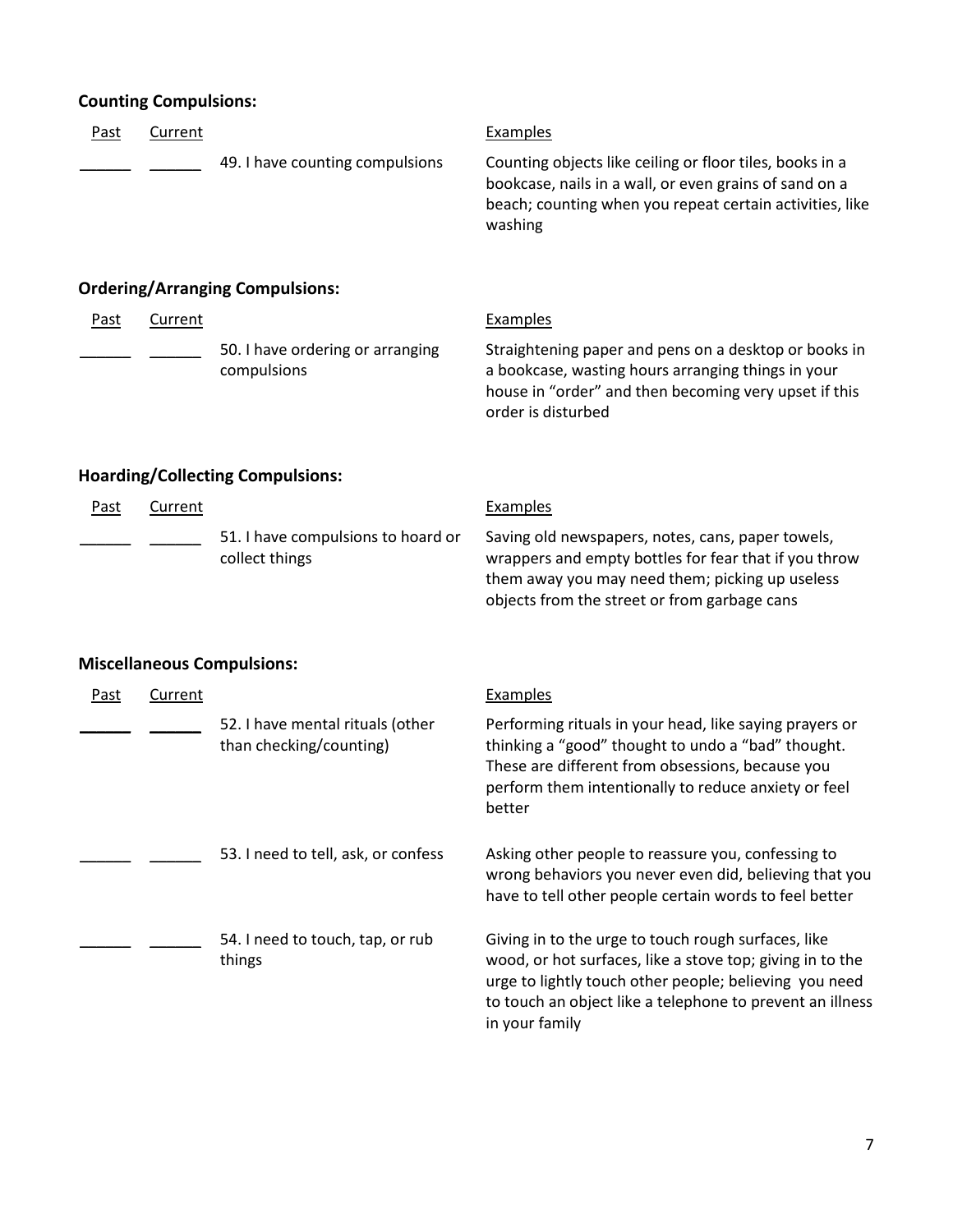| Past | Current |                                                                                                                 | Examples                                                                                                                                                                                                                     |
|------|---------|-----------------------------------------------------------------------------------------------------------------|------------------------------------------------------------------------------------------------------------------------------------------------------------------------------------------------------------------------------|
|      |         | 55. I take measures (other than<br>checking) to prevent harm or<br>terrible consequences to myself or<br>family | Staying away from sharp or breakable objects, such as<br>knives, scissors, and fragile glass                                                                                                                                 |
|      |         | 56. I have ritualized eating<br>behaviors                                                                       | Arranging your food, knife, and fork in a particular<br>order before being able to eat, eating according to a<br>strict ritual, not being able to eat until the hands of a<br>clock point exactly at a certain time          |
|      |         | 57. I have superstitious behaviors                                                                              | Not taking a bus or train if its number contains an<br>"unlucky" number (like thirteen), staying in your house<br>on the thirteenth of the month, throwing away clothes<br>you wore while passing a funeral home or cemetery |
|      |         | 58. I pull my hair out<br>(trichotillomania)                                                                    | Pulling hair from your scalp, eyelids, eyelashes, or pubic<br>areas, using your fingers or tweezers. You may produce<br>bad spots that require you to wear a wig, or you may<br>pluck your eyebrows or eyelids smooth        |

Acknowledgments: The Y-BOCS was developed by Goodman, W.K., Price, L.H., Rassmussen, S.A., et al. (1989). The Yale-Brown Obsessive-Compulsive Scale (Y-BOCS) Part 1: Development, use and reliability. Archives of General Psychiatry,46 1006-1011. It was modified for computer administration by John Greist and associates, (1992). A computer administered version of the Yale-Brown Obsessive Compulsive Scale. Psychological Assessment, 4 329-332. The selfreport version contained herein was developed by Lee Baer (1991). Getting Control: Overcoming your obsessions and compulsions. Boston: Little, Brown, & Co. The Y-BOCS Symptom Checklist was also developed by Dr. Wayne Goodman and associates. We extend our appreciation to Dr. Goodman and Dr. Baer for granting us permission to use these materials for clinical and research purposes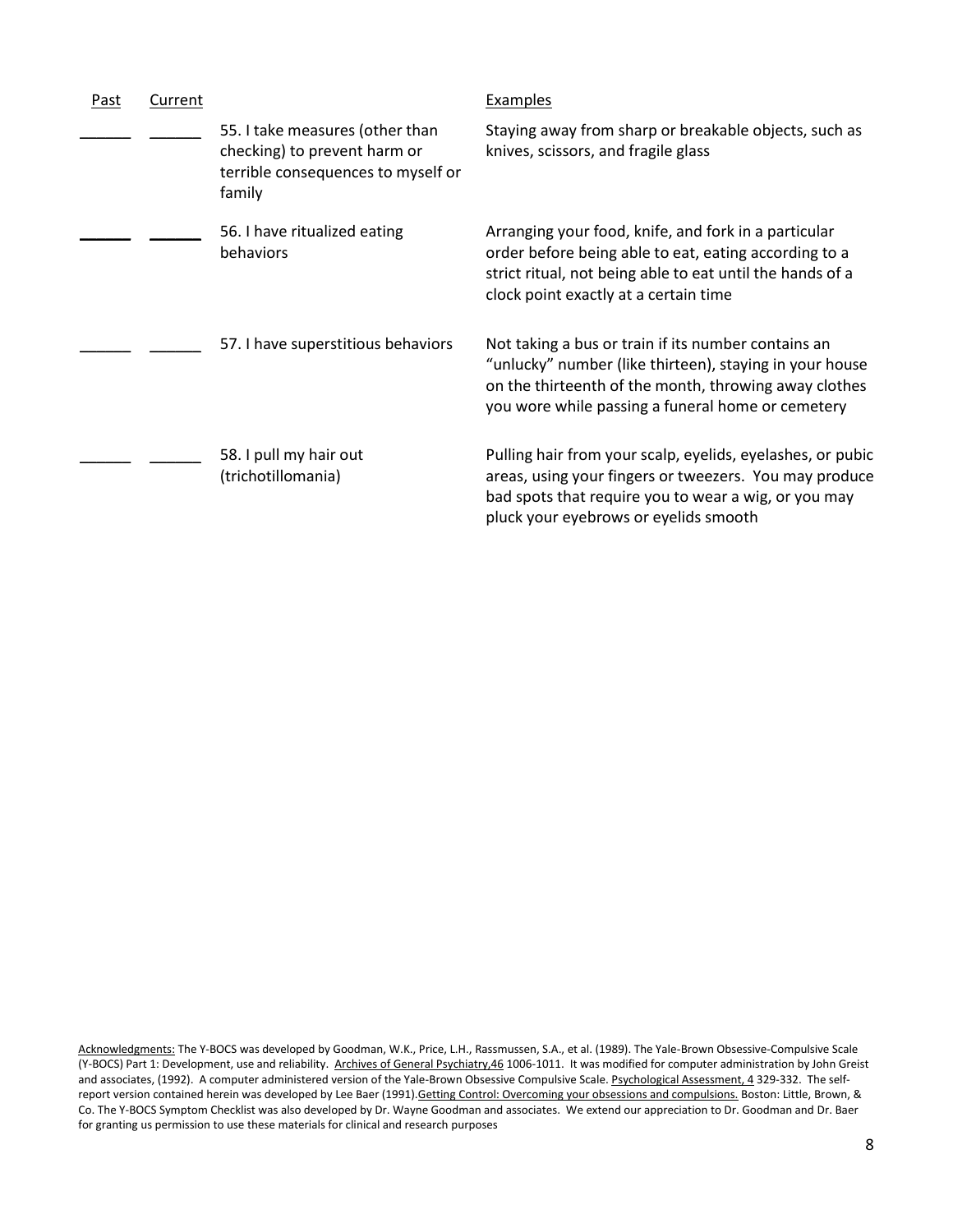#### YALE BROWN OBSESSIVE-COMPULSIVE SCALE (Y-BOCS) – Part 2

Thank you for completing the Y-BOCS checklist. Please make sure you circle the 2 most upsetting obsessions that you currently experience and that you circled the 2 compulsions that cause you the most difficulty. Remember the definitions of obsessions and compulsions and the examples of each that you may have noted on the checklist. Please place a check mark by the appropriate number from 0-4 under each question below. If you are currently not experiencing any obsession or compulsions, you may simply enter zeros for the questions, then continue to the next question.

OBSESSIVE THOUGHTS: Review the obsessions you checked on the Y-BOCS Symptom Checklist to help you answer the first five questions. Please think about the last seven days (including today), and check one answer for each question.

1. TIME OCCUPIED BY OBSESSIVE THOUGHTS: How much of your time was occupied by obsessive thoughts? How frequently did these thoughts occur?

| $() =$ | <b>None</b>                                                                           |
|--------|---------------------------------------------------------------------------------------|
| $1 =$  | Less than 1 hour per day, or occasional intrusions (occur no more than 8 times a day) |
| $2 =$  | 1-3 hours per day, or frequent intrusions (most of the day are free of obsessions)    |
| $3 =$  | More than 3 hours and up to 8 hours per day, or very frequent intrusions              |
| $4 =$  | More than 8 hours per day, or near-constant intrusions                                |
|        |                                                                                       |

2. INTERFERENCE DUE TO OBSESSIVE THOUGHTS: How much did these thoughts interfere with your social or work functioning? Is there anything that you didn't do because of them?

- $0 =$  No interference
- 1 = Mild, slight interference with social or occupational performance, but still performance not impaired
- 2 = Moderate, definitive interference with social or occupational performance, but still manageable
- \_\_\_\_\_ 3 = Severe interference, causes substantial impairment in social or occupational performance
- \_\_\_\_\_ 4 = Extreme, incapacitating interference

3. DISTRESS ASSOCIATED WITH OBSESSIVE THOUGHTS: How much distress did your obsessive thoughts cause you?

 $0 =$  None \_\_\_\_\_ 1 = Mild, infrequent, and not too disturbing distress 2 = Moderate, frequent, and disturbing distress, but still manageable \_\_\_\_\_ 3 = Severe, very frequent, and very disturbing distress \_\_\_\_\_ 4 = Extreme, near-constant, and disabling distress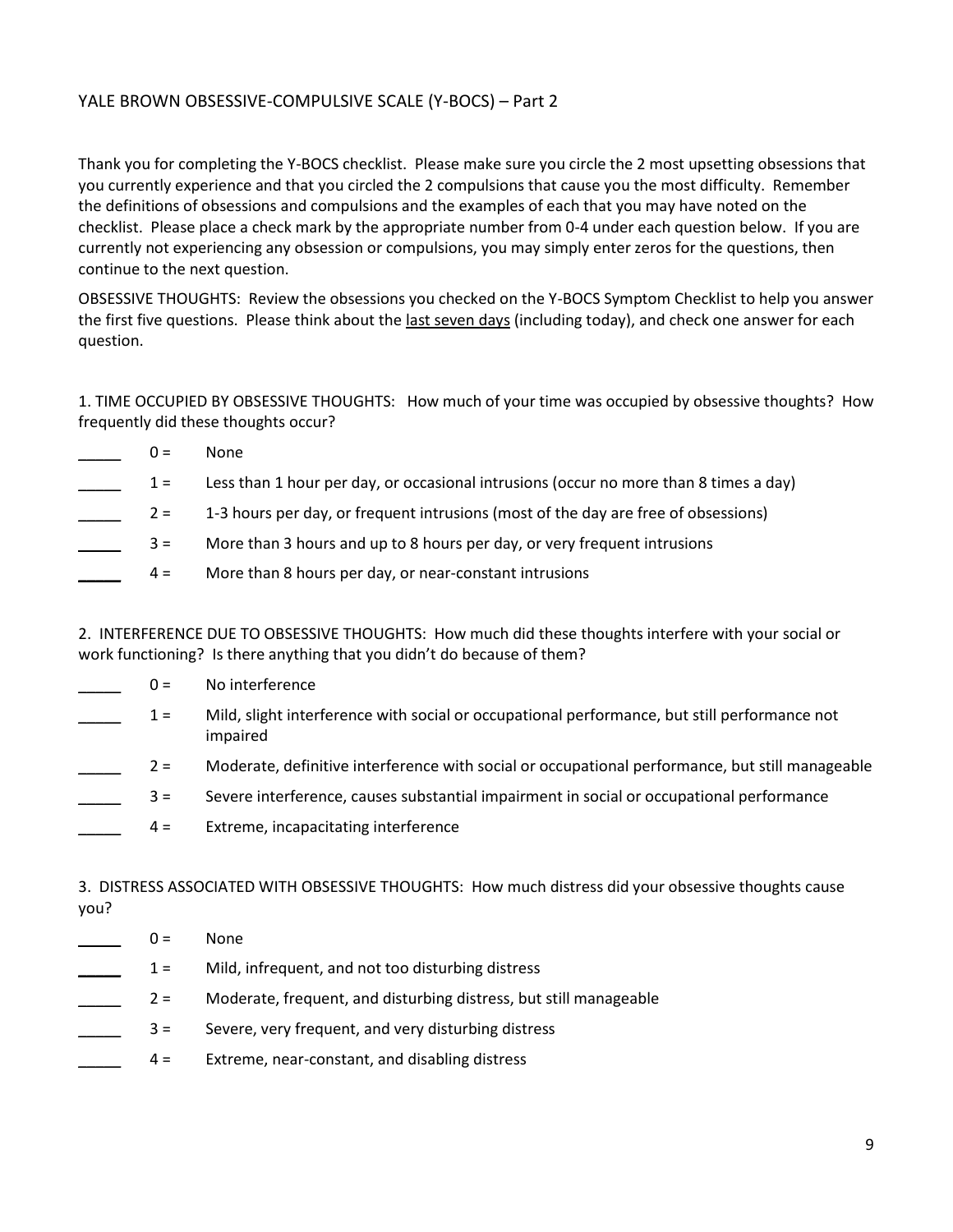4. RESISTANCE AGAINST OBSESSIONS: How much effort did you make to resist the obsessive thought? How often did you try to disregard or turn your attention away from those thoughts as they entered your mind?

| $0 =$ | I made an effort to always resist (or the obsessions are so minimal that there is no need to<br>actively resist them) |
|-------|-----------------------------------------------------------------------------------------------------------------------|
| $1 =$ | I tried to resist most of the time (e.g. more than half the time I tried to resist)                                   |
| $2 =$ | I made some effort to resist                                                                                          |
| $3 =$ | I allowed all obsessions to fill my mind without attempting to control them, but I did so with<br>some reluctance     |
| $4 =$ | I completely and willingly gave in to all obsessions                                                                  |

5. DEGREES OF CONTROL OVER OBSESSIVE THOUGHTS: How much control did you have over your obsessive thoughts? How successful were you in stopping or diverting your obsessive thinking?

 $0 =$  Complete control \_\_\_\_\_ 1 = Much control; usually I could stop or divert obsessions with some effort and concentration \_\_\_\_\_ 2 = Moderate control; sometimes I could stop or divert obsessions \_\_\_\_\_ 3 = Little control; I was rarely successful in stopping obsessions and could only divert attention with great difficulty \_\_\_\_\_ 4 = No control; I was rarely able to even momentarily ignore the obsessions

OBSESSION SUPTOTAL (Add items 1-5)

COMPULSIONS: Review the compulsions you checked on the Y-BOCS Symptom Checklist to help you answer these five questions. Please think about the last seven days (including today), and check one answer for each question.

6.TIME SPENT PERFORMING COMPULSIVE BEHAVIORS: How much time did you spend performing compulsive behavior? How frequently did you perform compulsions?

- $0 =$  None
- \_\_\_\_\_ 1 = Less than 1 hour per day was spent performing compulsions, or occasional performance of compulsive behaviors (no more than 8 times per day)
- 2 = 1-3 hours per day was spent performing compulsions, or frequent performance of compulsive behaviors (most hours were free of compulsions)
- \_\_\_\_\_ 3 = More than 3 hours and up to 8 hours per day were spent performing compulsions, or very frequent performance of compulsive behaviors (during most hours of the day)
- \_\_\_\_\_ 4 = More than 8 hours were spent performing compulsions, or near-constant performance of compulsive behaviors (hour rarely passes without several compulsions being performed)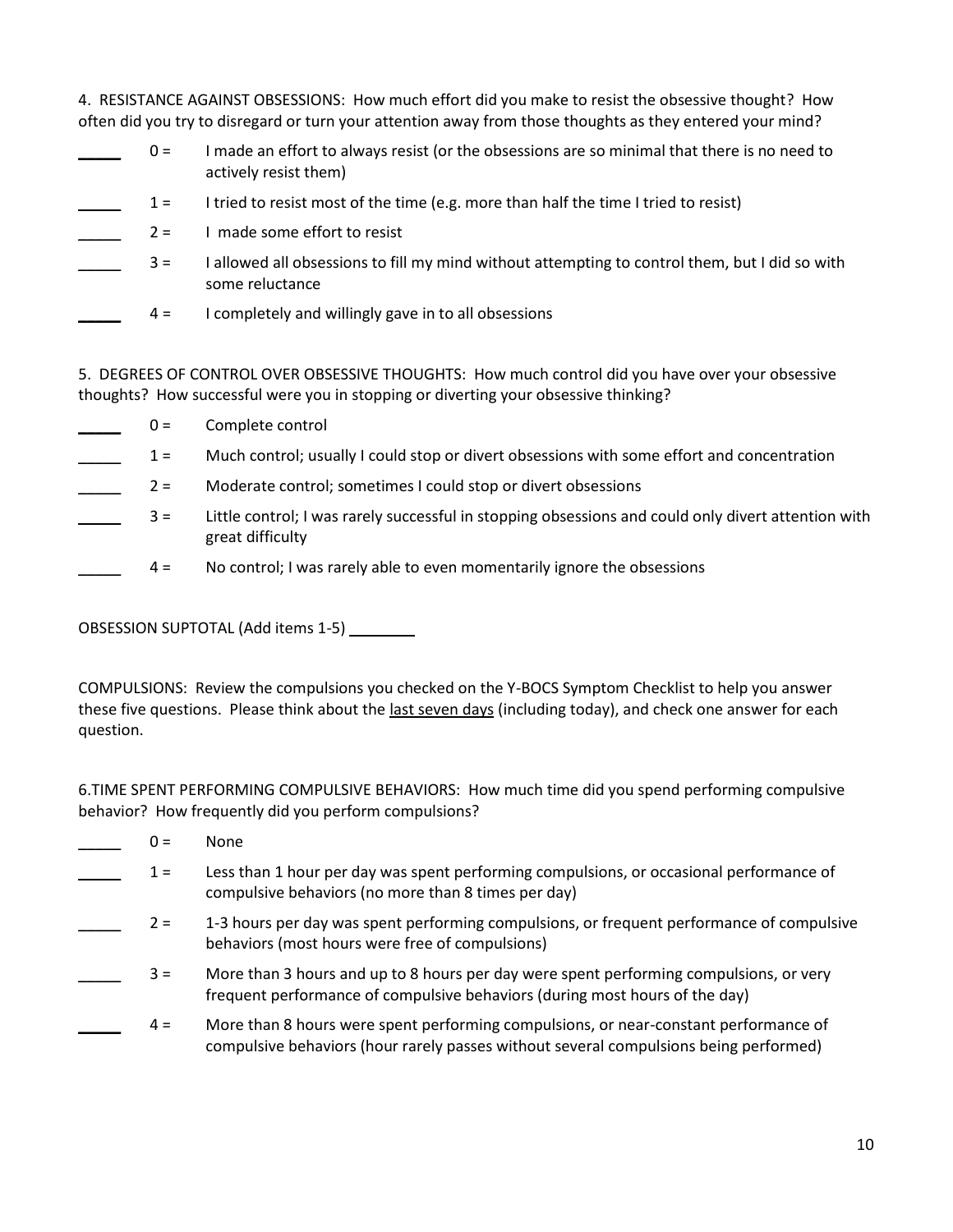7. INTERFERENCE DUE TO COMPULSIVE BEHAVIOR: How much did your compulsive behaviors interfere with your social or work functioning?

- $0 =$  No interference
- \_\_\_\_\_ 1 = Mild, slight interference with social or occupational activities, but overall performance not impaired
- \_\_\_\_\_ 2 = Moderate, definite interference with social or occupational performance, but still manageable
- \_\_\_\_\_ 3 = Severe interference, substantial impairment in social or occupational performance
- \_\_\_\_\_ 4 = Extreme, incapacitation interference

8. DISTRESS ASSOICATED WITH COMPULSIVE BEHAVIOR: How would you have felt if prevented from performing your compulsion(s)? How anxious would you have become?

- $0 =$  Not at all anxious
- 1 = Only slightly anxious if compulsions prevented
- 2 = Anxiety would mount but remain manageable if compulsions prevented
- \_\_\_\_\_ 3 = Prominent and very disturbing increase in anxiety if compulsions interrupted
- \_\_\_\_\_ 4 = Extreme, incapacitating anxiety from any intervention aimed at reducing the compulsions

9. RESISTANCE: How much effort did you make to resist the compulsions? Or how often did you try to stop the compulsions?

- \_\_\_\_\_ 0 = I made effort to always resist (or the symptoms were so minimal that there was no need to actively resist them)
- $1 =$  I tried to resist most of the time (e.g. more than half the time)
- $2 = 1$  made some effort to resist
- \_\_\_\_\_ 3 = I yielded to almost all compulsions without attempting to control them, but I did so with some reluctance
- $4 =$  I completely and willingly yielded to all compulsions

10. DEGREES OF CONTROL OVER COMPULSIVE BEHAVIOR: How much control did you have over the compulsive behavior? How successful were you in stopping the ritual(s)?

- $0 =$  I had complete control
- 1 = Usually I could stop compulsions or rituals with some effort and willpower
- \_\_\_\_\_ 2 = Sometimes I could stop compulsive behavior but only with difficulty
- \_\_\_\_\_ 3 = I could only delay the compulsive behavior, but eventually it had to be carried out to completion
- \_\_\_\_\_ 4 = I was rarely able to even momentarily delay performing the compulsive behavior

COMPULSIVE SUBTOTAL (Add items 6-10)